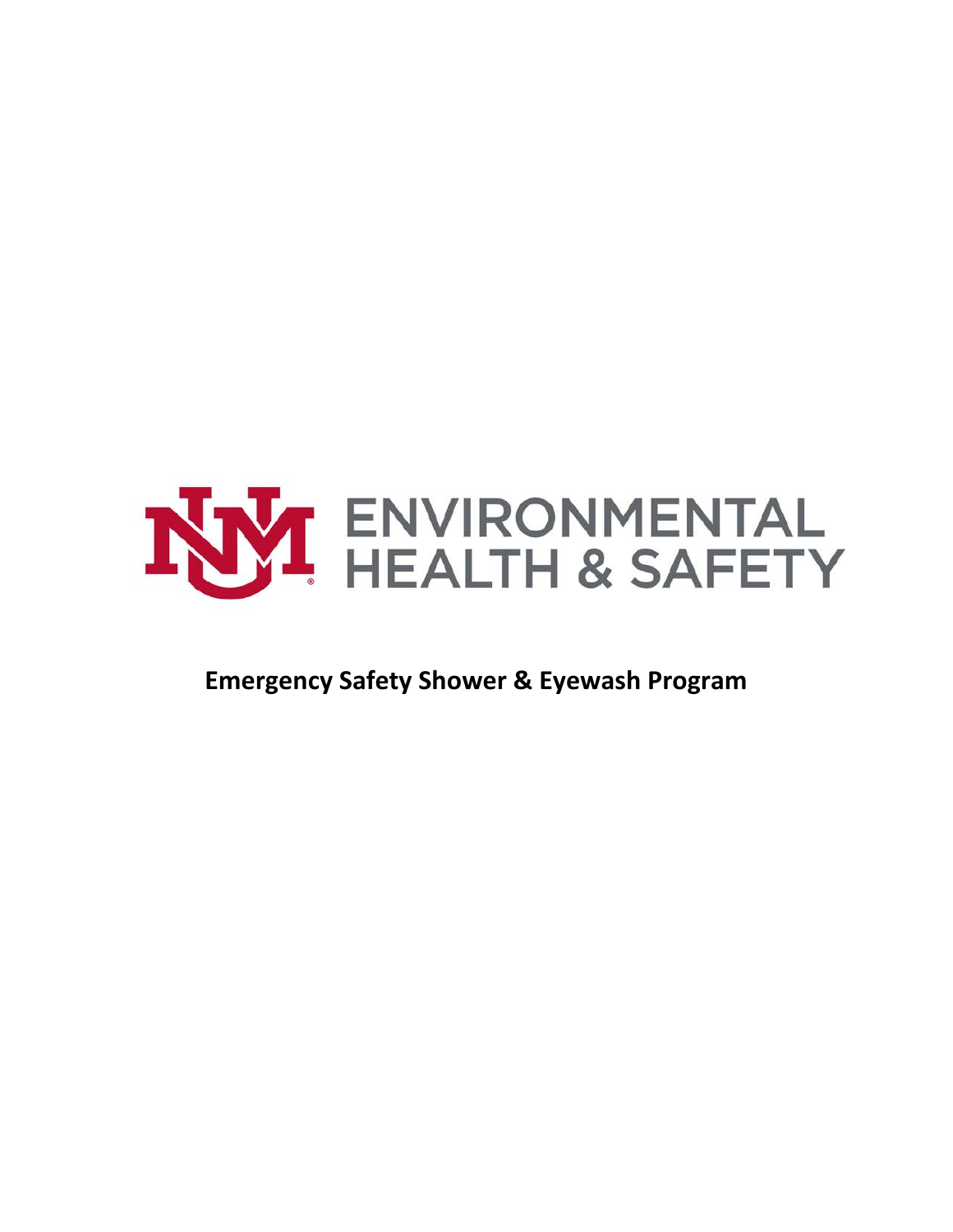

*This page intentionally left blank*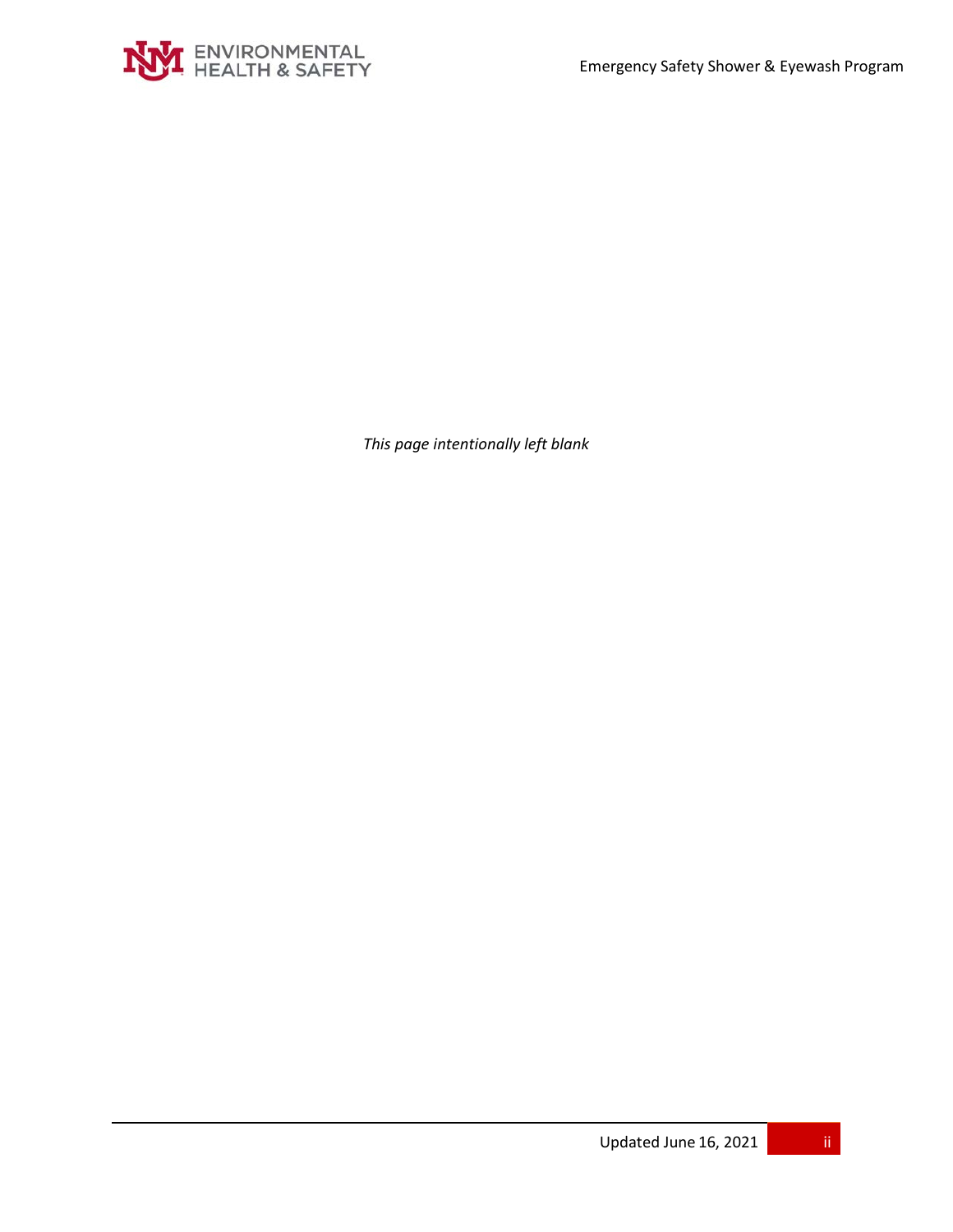

#### **UNIVERSITY OF NEW MEXICO Department of Environmental Health and Safety**

ley 13 Hell

Casey Hall Director

Zachary Peterson<br>[Zachary Peterson \(Jun 16, 2021 16:41 MDT\)](https://secure.na2.echosign.com/verifier?tx=CBJCHBCAABAA-0jIM3DvUo85cD8Tk8RLxh_91LLBdKKX)

Zachary Peterson Interim Manager, Safety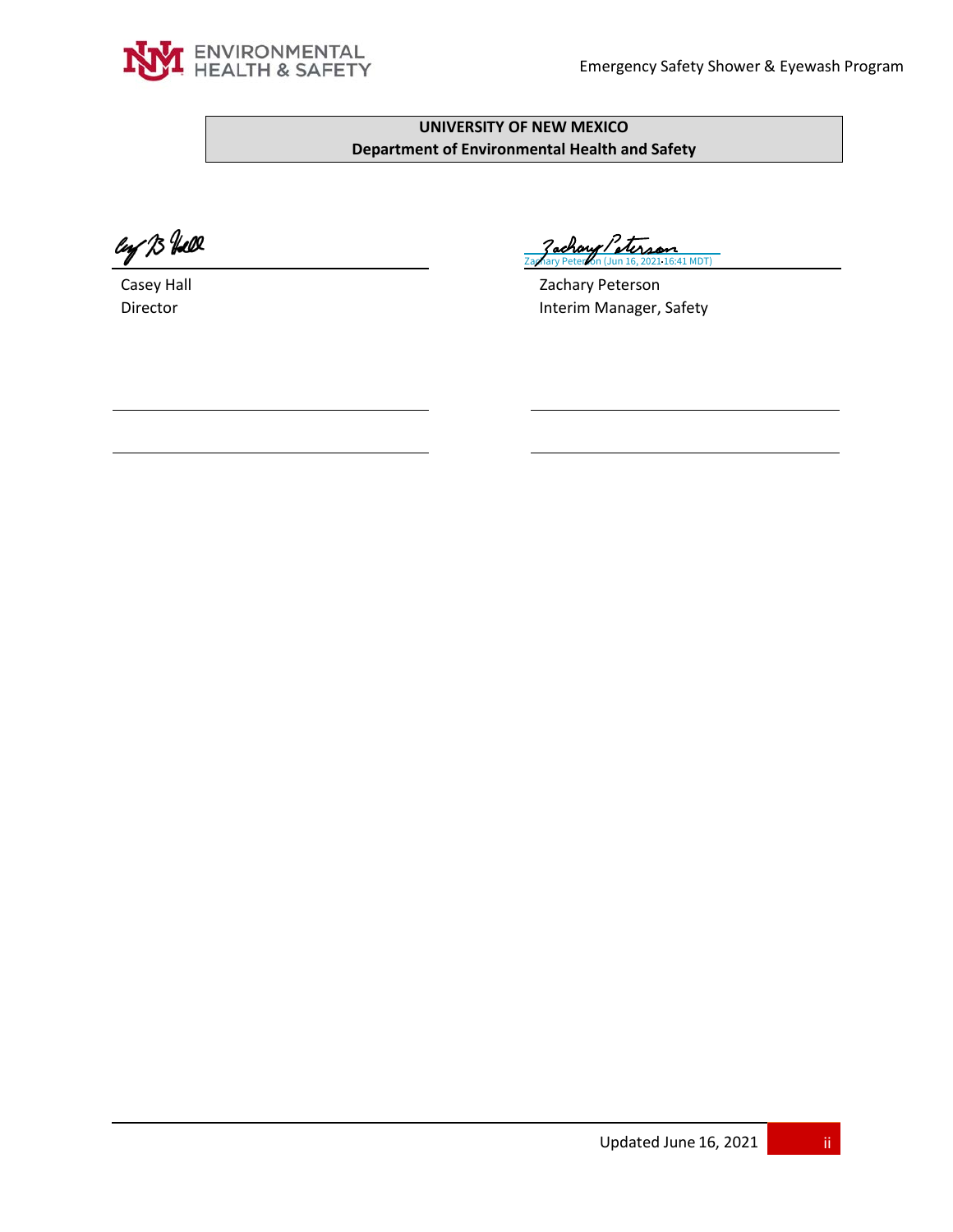

# **DOCUMENT REVISION LOG**

#### Document: **Emergency Safety Shower & Eyewash Program**

| Rev. No.                      | <b>Effective Date</b> | <b>Revision Description</b>                                                                                           |     | Completed by: |  |
|-------------------------------|-----------------------|-----------------------------------------------------------------------------------------------------------------------|-----|---------------|--|
| $\mathbf{2}$                  |                       | <b>Updated to EHS format</b>                                                                                          |     | <b>SRC</b>    |  |
| $\mathbf 3$                   | 5/14/21               | Changed out date, accepted track changes for<br>formatting, changed title from Interim Director to<br><b>Director</b> | iii | VG            |  |
| 6/16/21<br>$\pmb{4}$<br>spill |                       | Added Supervisor clarification and definition for large                                                               |     | <b>SRC</b>    |  |
|                               |                       |                                                                                                                       |     |               |  |
|                               |                       |                                                                                                                       |     |               |  |
|                               |                       |                                                                                                                       |     |               |  |
|                               |                       |                                                                                                                       |     |               |  |
|                               |                       |                                                                                                                       |     |               |  |
|                               |                       |                                                                                                                       |     |               |  |
|                               |                       |                                                                                                                       |     |               |  |
|                               |                       |                                                                                                                       |     |               |  |
|                               |                       |                                                                                                                       |     |               |  |
|                               |                       |                                                                                                                       |     |               |  |
|                               |                       |                                                                                                                       |     |               |  |
|                               |                       |                                                                                                                       |     |               |  |
|                               |                       |                                                                                                                       |     |               |  |
|                               |                       |                                                                                                                       |     |               |  |
|                               |                       |                                                                                                                       |     |               |  |
|                               |                       |                                                                                                                       |     |               |  |
|                               |                       |                                                                                                                       |     |               |  |
|                               |                       |                                                                                                                       |     |               |  |
|                               |                       |                                                                                                                       |     |               |  |
|                               |                       |                                                                                                                       |     |               |  |
|                               |                       |                                                                                                                       |     |               |  |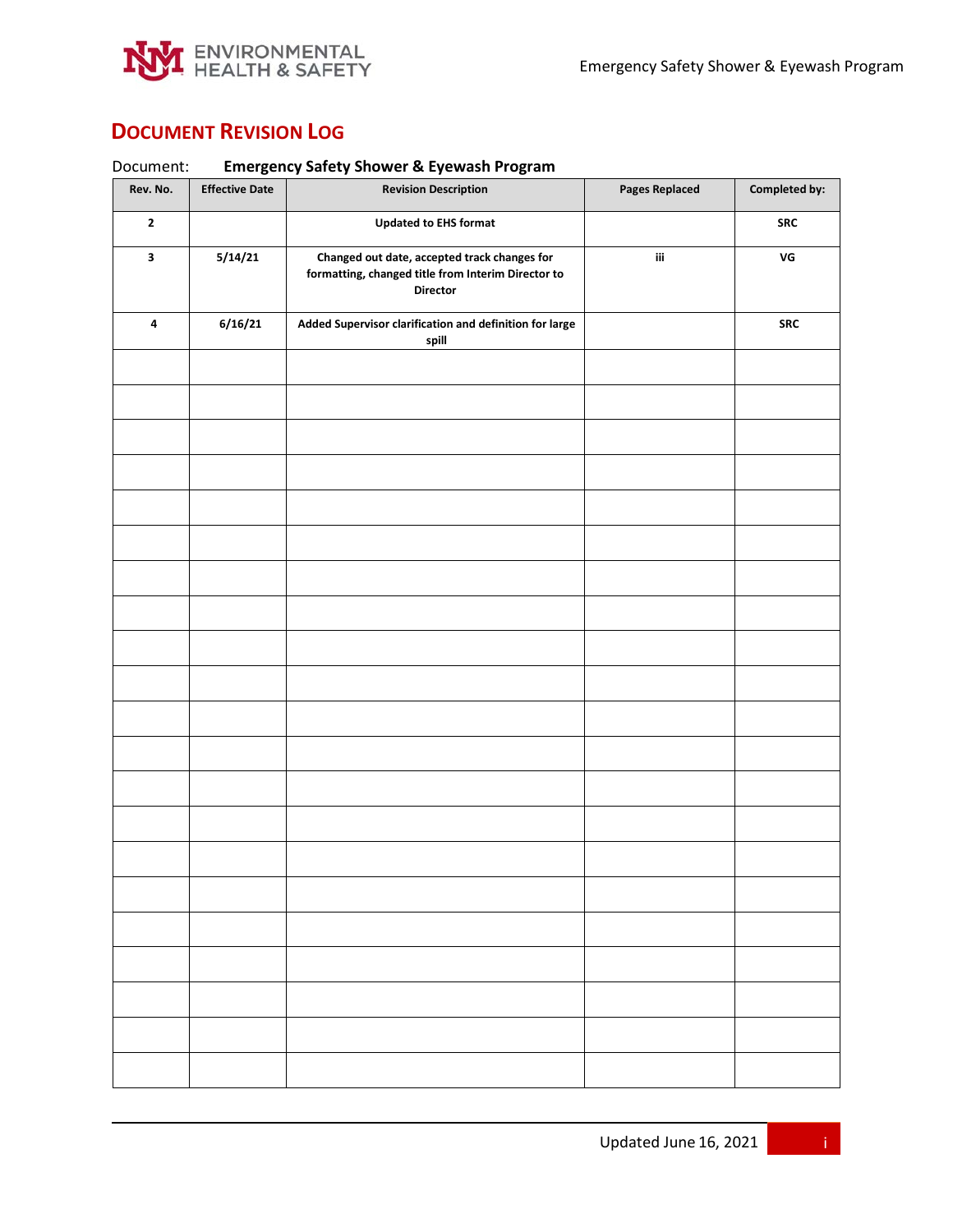

# **ACRONYMS & DEFINITIONS**

| <b>Combination Unit</b>  | A unit combining a shower with an eyewash or eye/face wash or a drench<br>hose, or both, into one common assembly |
|--------------------------|-------------------------------------------------------------------------------------------------------------------|
| <b>EHS</b>               | <b>Environmental Health and Safety</b>                                                                            |
| <b>Emergency Shower</b>  | A unit that enables the user to have water cascading over the entire body                                         |
| Eye/Face Wash            | A device used to irrigate and flush both the eyes and face                                                        |
| Hand-Held Drench<br>Hose | A flexible hose connected to a water supply and used to irrigate and flush<br>eyes, face and body areas           |
| Stay-Open Valve          | A valve that must be closed manually                                                                              |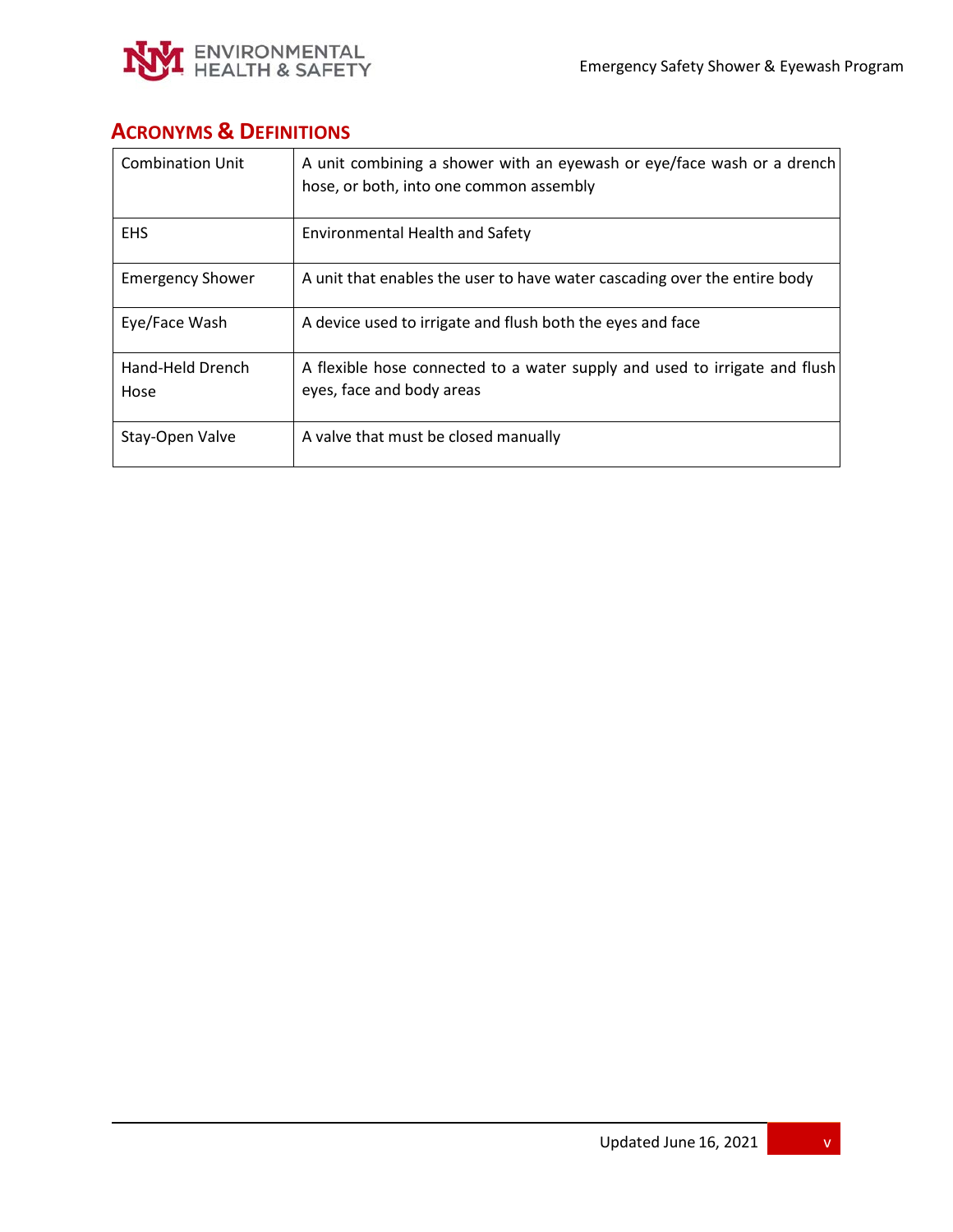

# **TABLE OF CONTENTS**

| 5.1. Emergency showers are tested at least monthly in accordance with the following: 3            |
|---------------------------------------------------------------------------------------------------|
| 5.2. Eyewash units are tested at least monthly in accordance with the following: 3                |
| 5.3. Hand-held drench hose units are tested at least monthly in accordance with the following:  4 |
|                                                                                                   |
|                                                                                                   |
|                                                                                                   |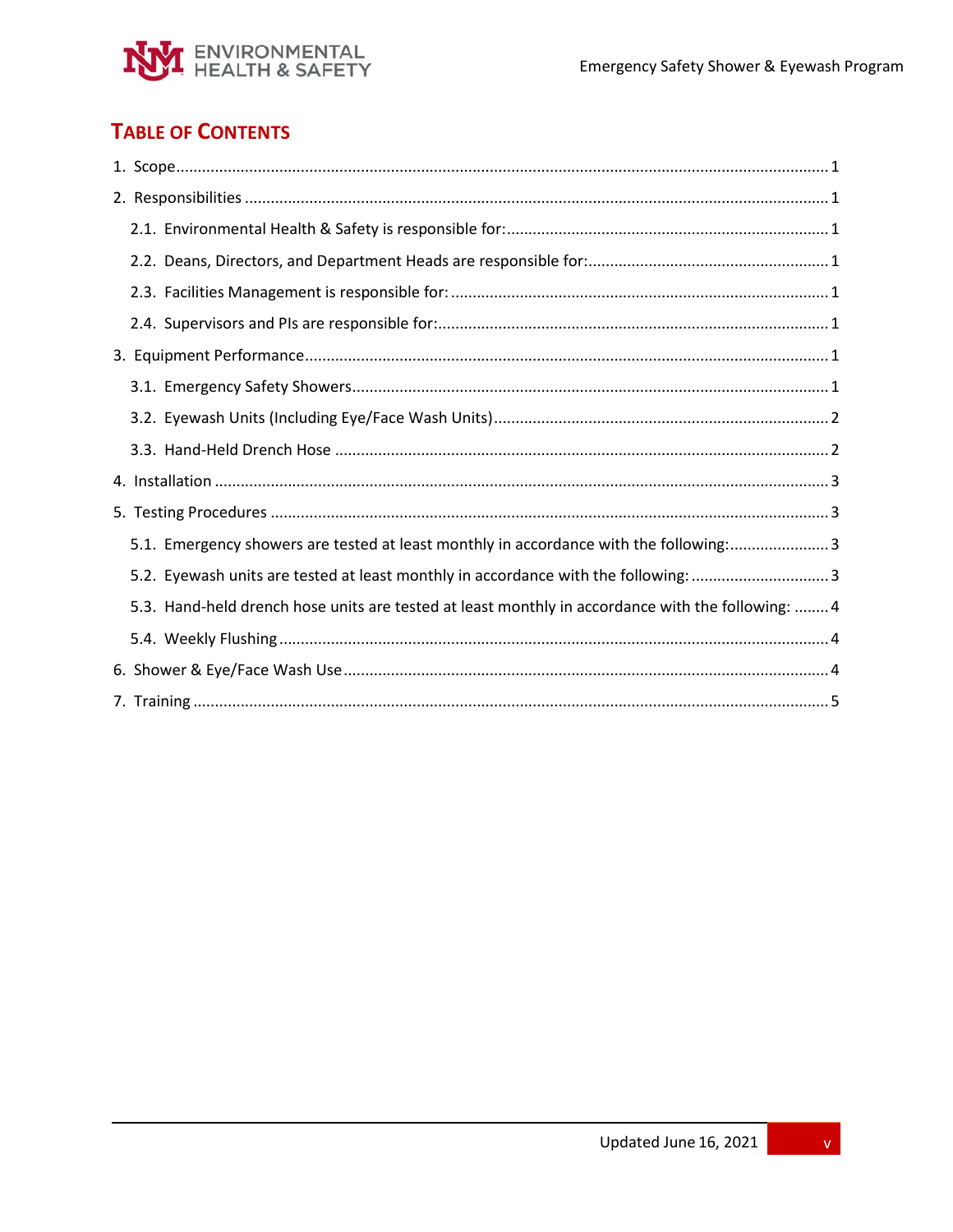<span id="page-6-8"></span>

# <span id="page-6-0"></span>**1. SCOPE**

This program outlines the eye/face wash and shower equipment requirements for the rinsing of employees exposed to injurious materials. Each department shall provide eye/face wash and safety shower equipment within the work area where employees and/or students may be exposed to injurious corrosive materials or other dangerous chemicals. Emergency eyewash, eye/face wash and safety shower units are not a substitute for proper primary protective devices. Personal Protective Equipment (eye and face protection and protective clothing) should be worn to protect the user from flying particles and splashing liquids.

# <span id="page-6-1"></span>**2. RESPONSIBILITIES**

## <span id="page-6-2"></span>**2.1. Environmental Health & Safety is responsible for:**

- Preparing, reviewing and periodically revising this program.
- Monitoring compliance with this program.
- Provide consultation on placement of emergency showers and eye wash stations.

## <span id="page-6-3"></span>**2.2. Deans, Directors, and Department Heads are responsible for:**

- Providing emergency safety shower and eyewash or eye/face wash equipment within the work area where employees and/or students may be exposed to injurious corrosive materials or other dangerous chemicals.
- Ensuring departmental compliance with all the procedures outlined in this program.

## <span id="page-6-4"></span>**2.3. Facilities Management is responsible for:**

- Testing and repair of emergency safety shower, eyewash and eye/face wash equipment.
- Tracking flushing of safety showers and eye washes through TMA work orders as part of the water safety program.

## <span id="page-6-5"></span>**2.4. Supervisors of Departments/Labs and PIs are responsible for:**

- Weekly flushing of safety shower, eyewash and eye/face wash equipment.
- **HSC:** In addition to weekly flushing, monthly testing of safety shower, eyewash and eye/face wash equipment.

# <span id="page-6-6"></span>**3. EQUIPMENT PERFORMANCE**

#### <span id="page-6-7"></span>**3.1. Emergency Safety Showers**

• Emergency shower heads must be located between 82 inches and 96 inches from the surface on which the user stands.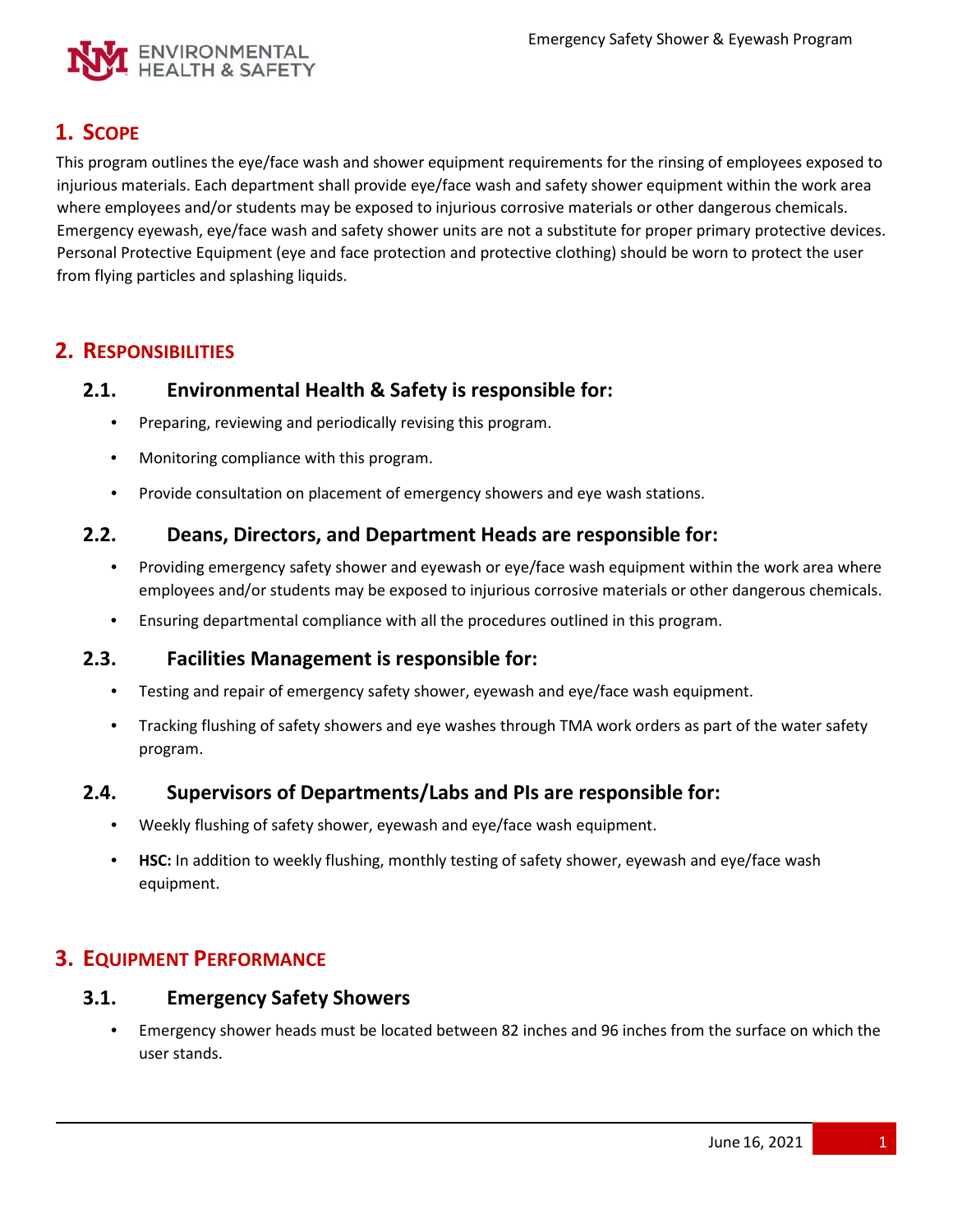<span id="page-7-2"></span>

- Emergency shower heads must be capable of delivering at least 20 gallons of water per minute, at a velocity that will not be injurious to the user.
- Control valves must be of the Stay‐Open type.
- Emergency showers must be equipped with tepid water, 60°F‐100°F. UNM cold water comes from the tap at greater than 60°F in most circumstances, therefore it does not required tempering.
- Emergency showers should be equipped with a drain to prevent building damage. Drains should be plugged in order to prevent accidental discharge of chemicals to the sanitary sewer system. The plug should be flush‐ mounted to prevent a tripping hazard. Plugs may be removed in the event the shower is used and it was not accompanied by a large chemical spill (highly toxic chemical that endangers public areas or is adjacent to a drain).

# <span id="page-7-0"></span>**3.2. Eyewash Units (Including Eye/Face Wash Units)**

- Eyewash units shall be installed with the nozzles between 33 inches and 45 inches from the floor and at least 6 inches from the wall or nearest obstruction.
- Eyewash units must provide a controlled flow of flushing fluid to both eyes simultaneously at a velocity that will not be injurious to the user.
- There must be no sharp projections anywhere in the operating area of the unit.
- Discharge nozzles must be protected from airborne contaminants. Whatever means is used to provide this protection must not require a separate motion, by the user, to remove it when activating the unit.
- Eyewash units must be capable of delivering 0.4 gallons of flushing fluid per minute for 15 minutes.
- Eye/face wash units must be capable of delivering 3.0 gallons of flushing fluid per minute for 15 minutes.
- Eyewash units must be designed with enough room to allow the eyelids to be held open with the hands while the eyes are in the stream of flushing fluid.
- Control valves must be of the Stay-Open type.

#### <span id="page-7-1"></span>**3.3. Hand‐Held Drench Hose**

- Hand‐held drench hoses must be capable of delivering 3.0 gallons of flushing fluid per minute for 15 minutes.
- Hand‐held drench hoses must provide a controlled flow of flushing fluid to both eyes simultaneously at a velocity that will not be injurious to the user.
- Discharge nozzles must be protected from airborne contaminants. Whatever means is used to provide this protection must not require a separate motion, by the user, to remove it when activating the unit.
- Control valves must be of the Stay‐Open type.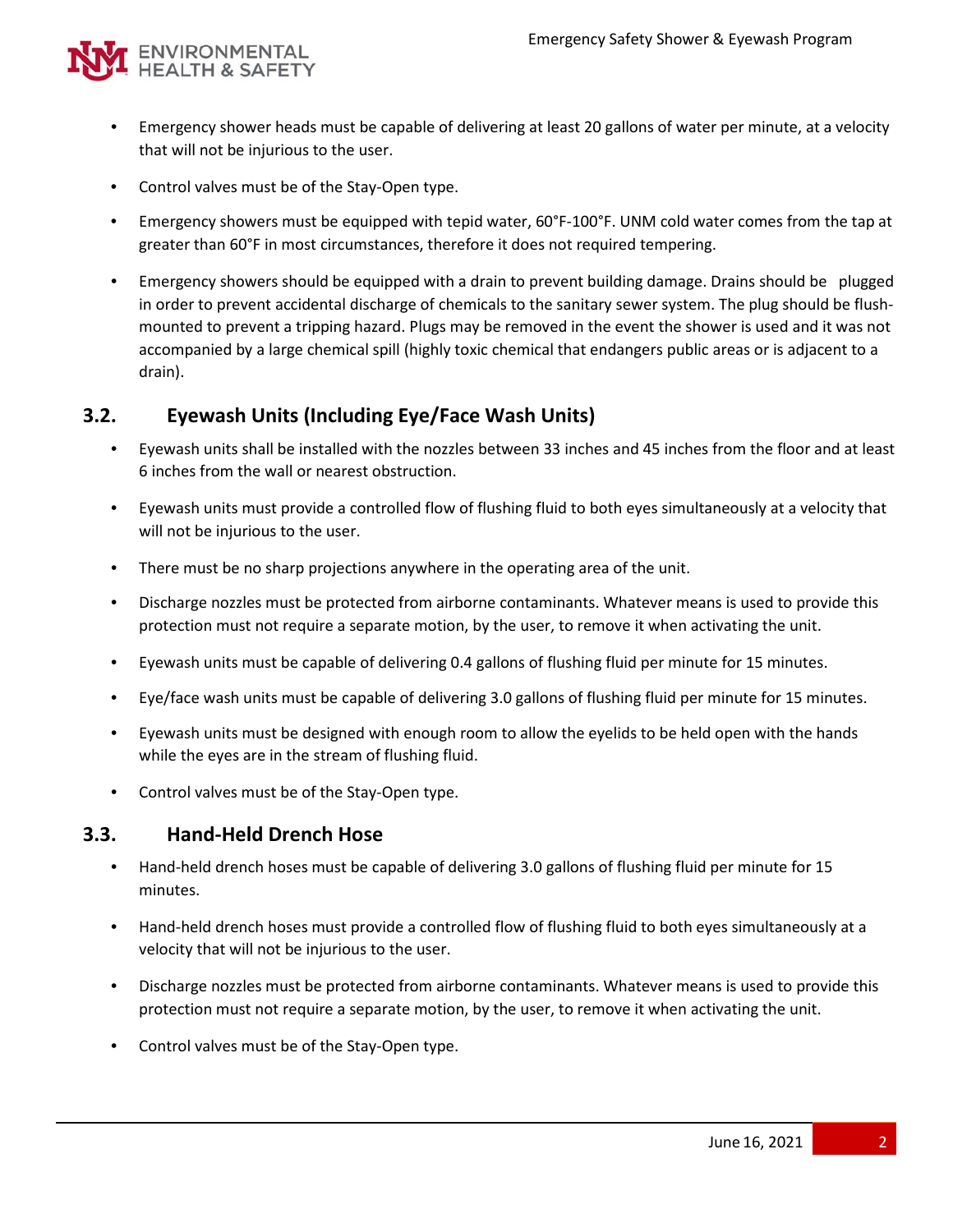<span id="page-8-4"></span>

• Hand‐held drench hoses should not be used as a substitute for an eyewash unit unless it meets the performance indicators listed in the above section and it is not feasible to install an eyewash unit.

## <span id="page-8-0"></span>**4. INSTALLATION**

Emergency showers must be located such that they are accessible, require no more than ten (10) seconds to reach, and are within 55 feet of the potential hazard. This functionally means each lab should be equipped with a safety shower. In spaces where the laboratory showers are not located within the lab, there must be an unobstructed and clear path that the user can follow without the use of vision.

Eyewash units (including eye/face wash and hand‐held drench hoses) must be located such that they are accessible, require no more than ten (10) seconds to reach, and are within 55 feet of the potential hazard (10 feet where strong corrosives are the hazard). **NOTE: Remember the injured worker may have to locate the unit while blinded by a contaminant.** 

Emergency eyewash and showers must be kept accessible. Items (furniture, equipment, materials) shall not be stored or placed in such a manner that would block access to them.

# <span id="page-8-1"></span>**5. TESTING PROCEDURES**

Facilities Management Department tests equipment on the following schedule:

# <span id="page-8-2"></span>**5.1. Emergency showers are tested at least monthly in accordance with the following:**

- Verify adequate flow from the unit.
- Verify that the control valve is of the stay‐open type and is operating properly.
- Operate for a period of time (2-3 minutes) sufficient to flush any stale water from the supply lines.
- If equipped, remove the floor plug to make sure it is functioning properly; replace plug after test.
- Record the inspection on the attached tag.

## <span id="page-8-3"></span>**5.2. Eyewash units are tested at least monthly in accordance with the following:**

- Verify flow from the unit.
- Verify that the control valve is of the stay-open type and is operating properly.
- Verify that the flushing streams rise to equal heights and that the fluid will wash both eyes simultaneously.
- Operate for a period of time (2-3 minutes) sufficient to flush any stale fluid from the supply lines.
- Record the inspection on the attached tag.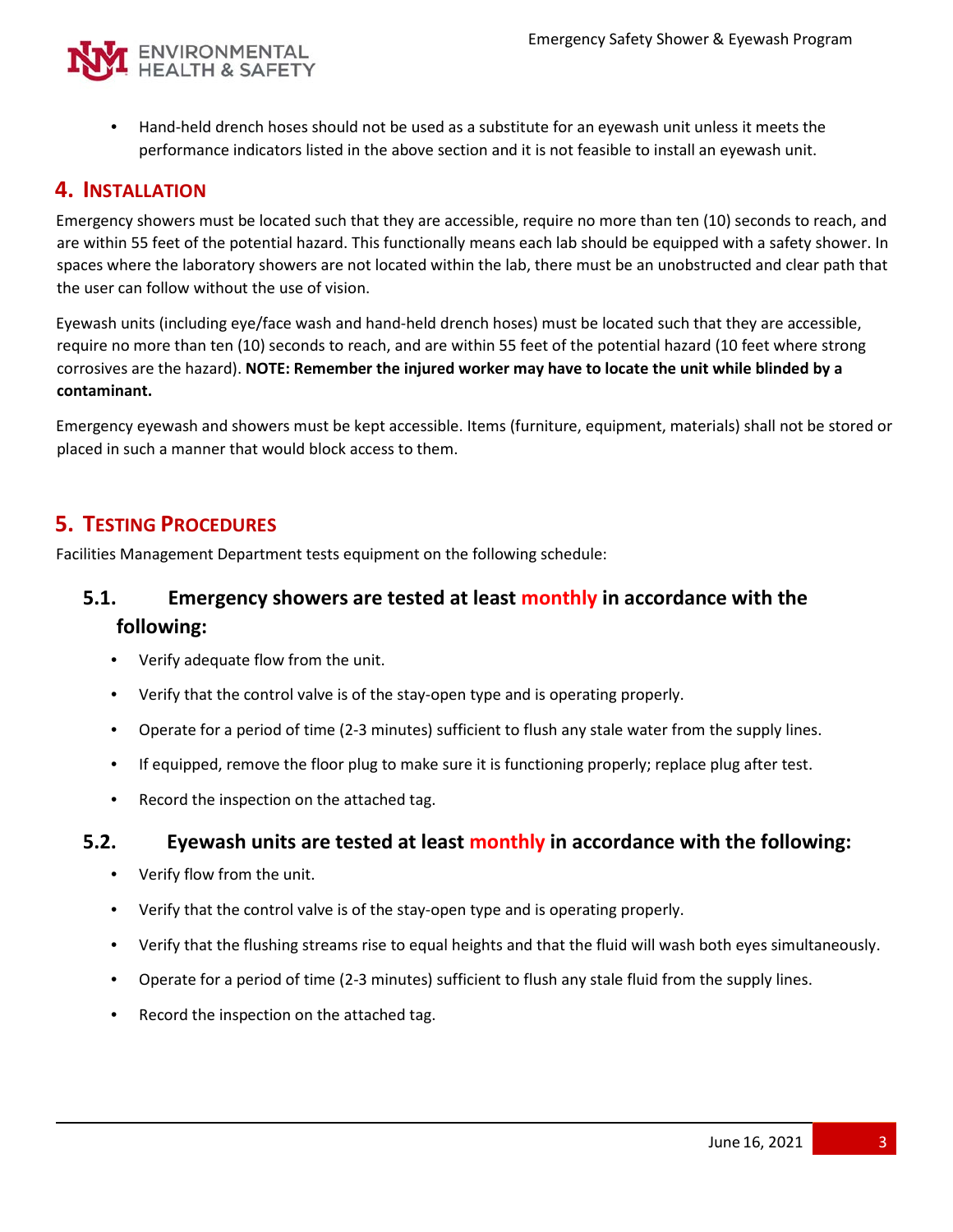<span id="page-9-3"></span>

# <span id="page-9-0"></span>**5.3. Hand‐held drench hose units are tested at least monthly in accordance with the following:**

- Verify flow from the unit.
- Verify that the control valve is of the stay‐open type and is operating properly.
- Verify that the flushing streams rise to equal heights and will wash both eyes simultaneously.
- Operate for a period of time sufficient to flush any stale fluid from the supply lines.
- Verify that the hose is free to extend from the mounting bracket and is easy to maneuver.  $\Box$  Record the inspection on the attached tag.

## <span id="page-9-1"></span>**5.4. Weekly Flushing**

Operate safety showers, eyewash and eye/face units weekly for a period of 2‐3 minutes to flush any stale fluid and bacteria/viruses from the supply lines.

# <span id="page-9-2"></span>**6. SHOWER & EYE/FACE WASH USE**

Immediate and proper use of emergency eye/face wash and safety showers is essential to minimizing injury. The following procedures should aid in minimizing injury due to contact with harmful materials:

- Go immediately! Do not waste a moment. Time is of the essence.
- For safety shower:
	- 1. Pull the handle to activate the shower.
	- 2. Immediately remove contaminated clothing. Do this while under the shower when gross contamination has occurred. Have someone assist with clothing removal when possible.
	- 3. If equipped, have the assistant remove the drain plug to allow water to drain.
	- 4. Flush exposed area for at least 15 minutes.
	- 5. Seek medical attention after flushing the exposed area.
	- 6. Notify your supervisor as soon as possible.
- For eye/face wash station:
	- 1. Activate the hands‐free lever. If eyewash is of the hand‐held type, have someone hold it for you, if possible.
	- 2. Get your eyes directly into the stream of water.
	- 3. If you have contacts, gently remove them while flushing.
	- 4. Hold your eyes open with your fingers.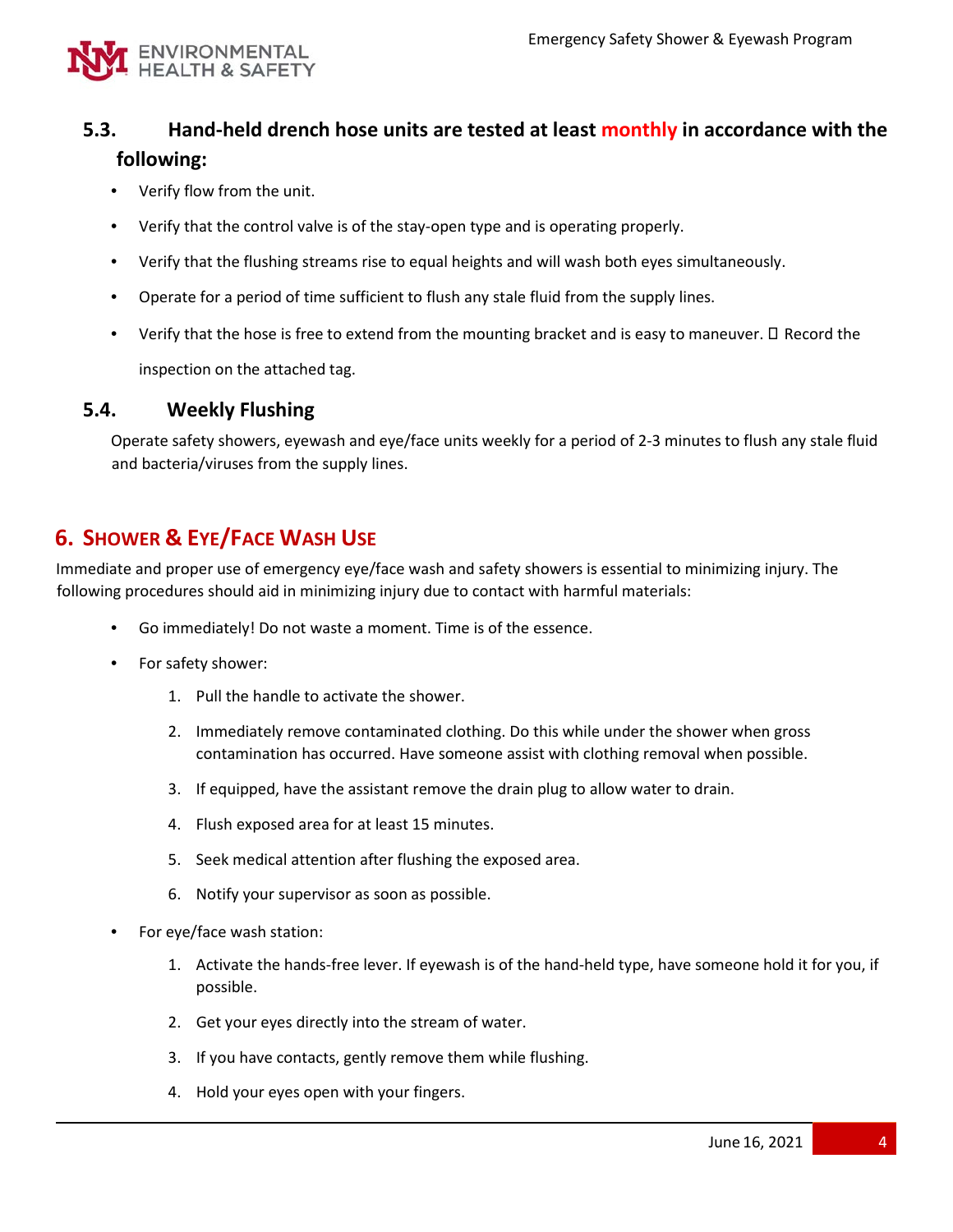<span id="page-10-1"></span>

- 5. Gently roll your eyes to ensure complete flushing.
- 6. Flush for at least 15 minutes.
- 7. Seek medical attention after flushing.
- 8. Notify your supervisor as soon as possible.

#### <span id="page-10-0"></span>**7. TRAINING**

Supervisors shall train all persons that might be exposed to potentially injurious materials on the location and proper operation of eyewash, eye/face wash and safety shower units. Training is available on Learning Central. Contact Environmental Health & Safety (505‐277‐2753) for course materials or other assistance with this training.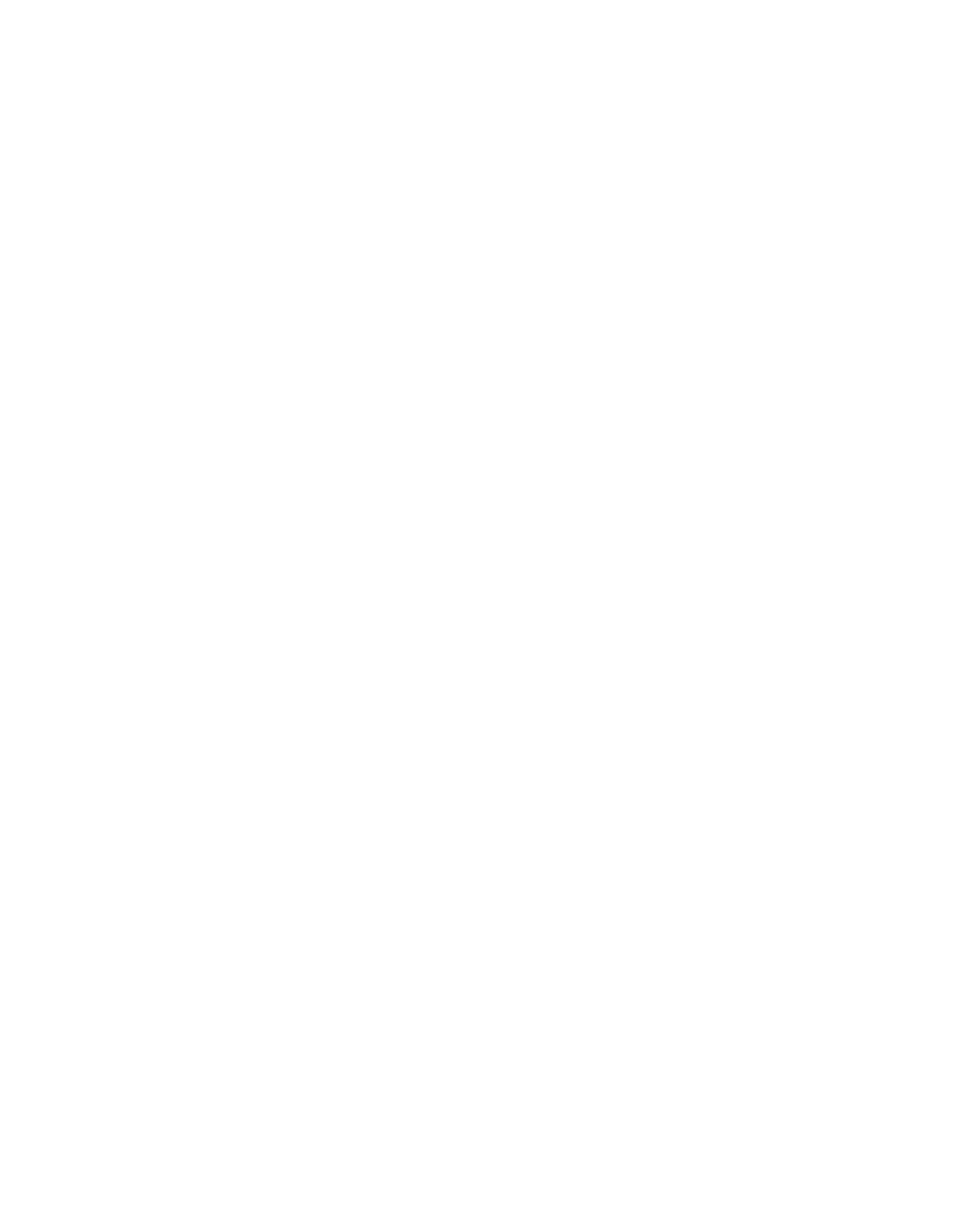# Eyewash & Shower Program

| <b>Final Audit Report</b>                                                                                                                                   |                                                                                                                                                    | 2021-05-17 |  |  |  |
|-------------------------------------------------------------------------------------------------------------------------------------------------------------|----------------------------------------------------------------------------------------------------------------------------------------------------|------------|--|--|--|
| Created:                                                                                                                                                    | 2021-05-14                                                                                                                                         |            |  |  |  |
| By:                                                                                                                                                         | Scheryl Chinn (schinn@unm.edu)                                                                                                                     |            |  |  |  |
|                                                                                                                                                             |                                                                                                                                                    |            |  |  |  |
| Status:                                                                                                                                                     | Signed                                                                                                                                             |            |  |  |  |
| Transaction ID:                                                                                                                                             | CBJCHBCAABAAIhwyf2YlbWUp3kw2vxdRPJzB2bOMG1W8                                                                                                       |            |  |  |  |
| "Eyewash & Shower Program" History                                                                                                                          |                                                                                                                                                    |            |  |  |  |
| Document created by Scheryl Chinn (schinn@unm.edu)<br>2021-05-14 - 3:04:58 PM GMT- IP address: 75.161.13.186                                                |                                                                                                                                                    |            |  |  |  |
| ⊵4<br>Document emailed to Casey Hall (cbhall4@unm.edu) for signature<br>2021-05-14 - 3:05:45 PM GMT                                                         |                                                                                                                                                    |            |  |  |  |
| <b>GMT</b>                                                                                                                                                  | Document emailed to Zachary Peterson (zpeterson@unm.edu) for signature 2021-05-14 - 3:05:45 PM                                                     |            |  |  |  |
| Email viewed by Zachary Peterson (zpeterson@unm.edu)<br>2021-05-14 - 7:56:38 PM GMT-IP address: 174.28.21.29                                                |                                                                                                                                                    |            |  |  |  |
| Co Document e-signed by Zachary Peterson (zpeterson@unm.edu)<br>Signature Date: 2021-05-14 - 8:00:12 PM GMT - Time Source: server- IP address: 174.28.21.29 |                                                                                                                                                    |            |  |  |  |
|                                                                                                                                                             | Email viewed by Casey Hall (cbhall4@unm.edu)<br>2021-05-17 - 3:42:09 PM GMT- IP address: 174.62.4.62                                               |            |  |  |  |
|                                                                                                                                                             | Co Document e-signed by Casey Hall (cbhall4@unm.edu)<br>Signature Date: 2021-05-17 - 3:42:23 PM GMT - Time Source: server- IP address: 174.62.4.62 |            |  |  |  |
|                                                                                                                                                             | Agreement completed.                                                                                                                               |            |  |  |  |